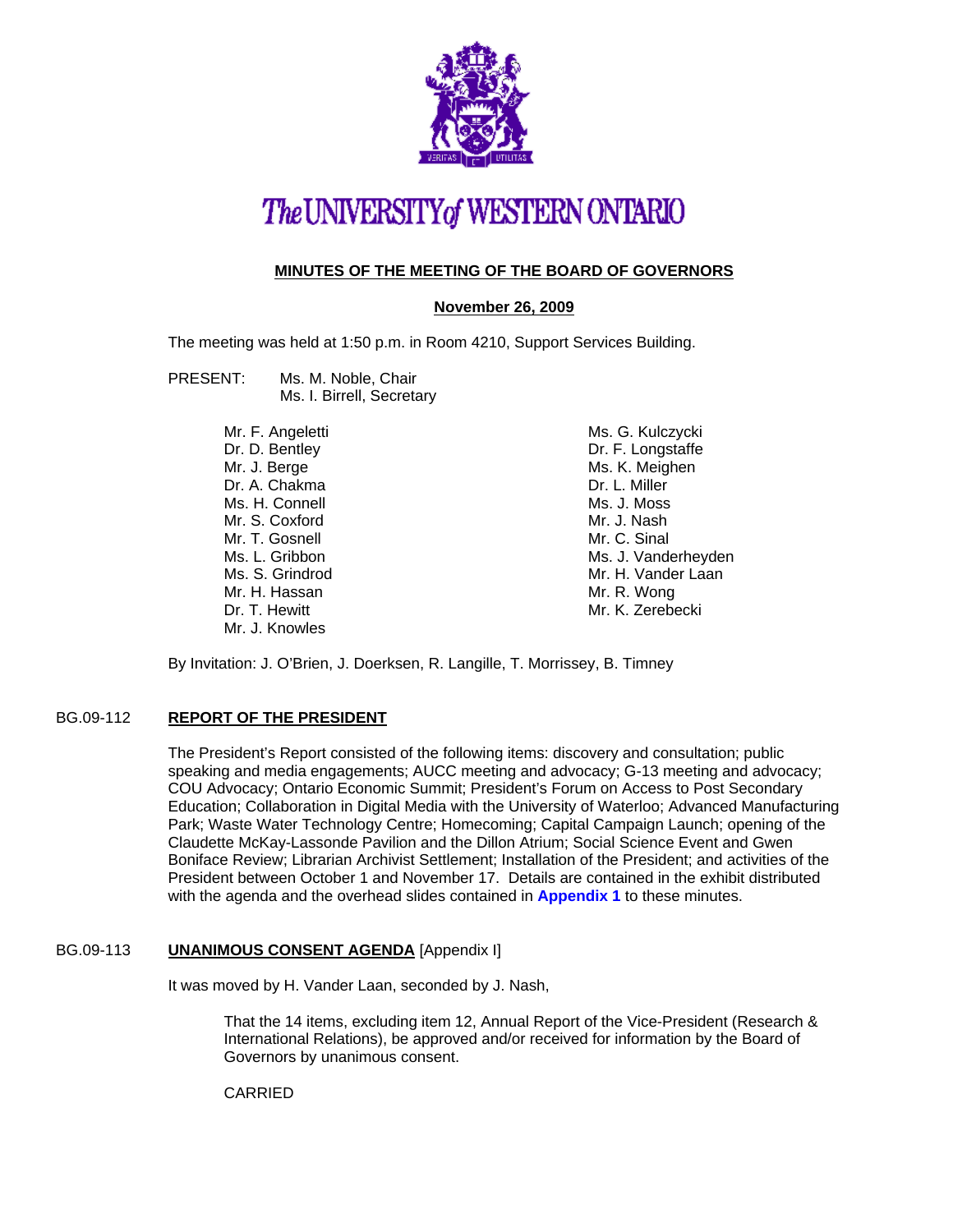#### BG.09-114 **Minutes of the Previous Meeting**

The minutes of the open session of the meeting of September 29, 2009 were approved as circulated.

#### **REPORT OF THE PROPERTY & FINANCE COMMITTEE** [Appendix II]

#### BG.09-115 **Amendments to Special Resolutions 3 and 4 - Signing Authorities for Banking and Investments**

It was moved by S. Coxford, seconded by J. Knowles,

That the following revised Resolutions become effective November 26, 2009:

- Special Resolution No. 3 Banking (Appendix II, Annex 1)
- Special Resolution No. 4 Investments (Appendix II, Annex 2)

Responding to concerns regarding the revision that one of the signing authorities under Group A or Group B would be authorized to sign cheques in excess of \$100,000 in the event that the University implements "Organized Closure" procedures, Ms. Logan explained that there are many checks and balances in place prior to a cheque being written.

The question was called and CARRIED

## BG.09-116 **Report from the Investment Committee on Socially Responsible Investing**

The Investment Committee provided a report (see Appendix II, Annex 3) on the Board's request in June 2008 for analysis of opportunities available in the market with respect to socially responsible investment funds. At its meeting on November 17, 2009 the Property and Finance Committee approved the Report from the Investment Committee on Socially Responsible Investing and directed the Investment Committee to continue to monitor active managers' processes and the evolution of industry research to ensure alignment with best practices.

It was moved by S. Coxford, seconded by J. White,

That the Board of Governors direct the Investment Committee to continue to monitor active managers' processes and the evolution of industry research to ensure alignment with best practices.

## CARRIED

## BG.09-117 **Information Items Reported by the Property & Finance Committee**

The Report of the Property & Finance Committee, detailed in Appendix II, contained the following items that were received for information by unanimous consent:

- The Kathleen & Dr. Henry Barnett Chair in Stroke Research
- Goodmans LLP Faculty Fellowships in Legal Ethics
- Report on Endowments
- Scholarships/Awards/Bursaries

## **REPORT OF THE SENIOR OPERATION COMMITTEE** [Appendix III]

## BG.09-118 **Report of the Review Committee for the Code of Student Conduct**

It was moved by C. Sinal, seconded by R. Wong,

That the Board of Governors approve the proposed amendments and recommendations contained in the Report of the Review Committee for the Code of Student Conduct, as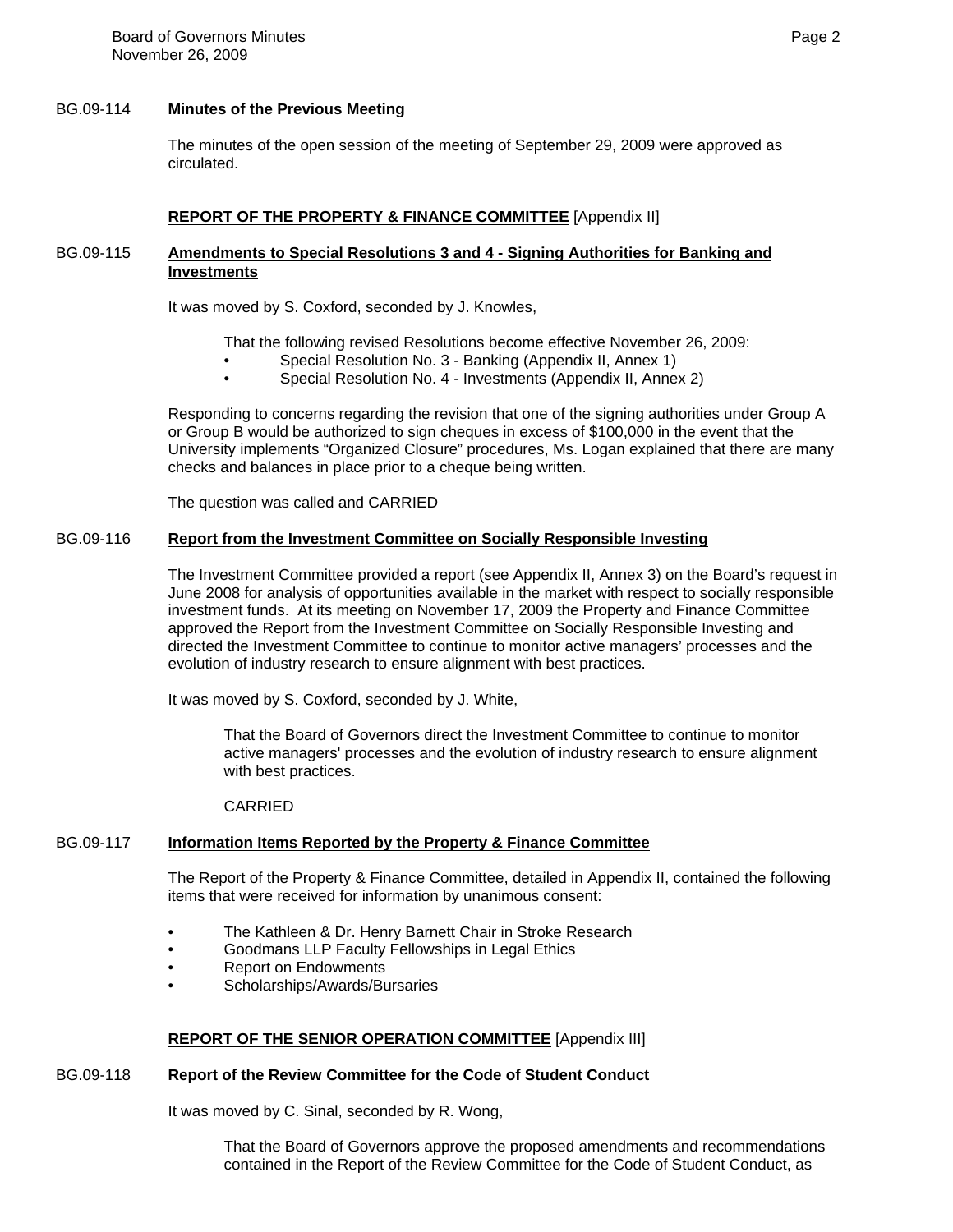outlined in Appendix III, Annex 1.

Dr. Timney, Chair of the Code Review Committee, provided an overview of the Report detailed in Appendix III. Discussion included the following points:

- The Code, developed eight years ago, is serving its original purpose and does not impair the University's ability to deal with student conduct. The amendments are minor modifications to clarify wording.
- Off campus student conduct is a concern. However, timely notification of such incidents is needed. The University is working towards a more efficient process of notification to ensure that serious incidents are brought to the attention of the appropriate authorities within the University.
- The Code applies to activities that have a direct impact on the University's good name.
- Students are informed about the Code through the Registrar's website but information sessions are needed to prevent misbehaviour.
- The positive conduct of students, such as volunteering in the London community, should be acknowledged.

Dr. Longstaffe reported that the investigation is ongoing of the efficacy of the Code in dealing with incidents in which mental illness may be a factor. Consequently, further amendments to the Code could be forthcoming.

The question was called and CARRIED.

#### BG.09-119 **MAPP 3.1 Health and Safety Policy Revisions**

It was moved by H. Vander Laan, seconded by J. Nash,

That the Board of Governors approve the proposed amendments to MAPP 3.1 - Health and Safety Policy, as outlined in Appendix III, Annex 2.

CARRIED (By Unanimous Consent Agenda)

#### BG.09-120 **MAPP 1.47 - Accessibility at Western**

It was moved by S. Grindrod, seconded by J. Knowles,

That the Board of Governors approve MAPP 1.47 - Accessibility at Western.

CARRIED

## BG.090-121 **Annual Report on the Code of Student Conduct**

The Annual Report on the Code of Student Conduct, detailed in Appendix III, Annex 4, was received for information by unanimous consent.

## **REPORT OF THE DEVELOPMENT & FUND RAISING COMMITTEE** [Appendix IV]

## BG.099-122 **Campaign Results for the Period Ending October 31, 2009**

Campaign Results for the Period Ending October 31, 2009, detailed in Appendix IV, Annex 1, were received for information.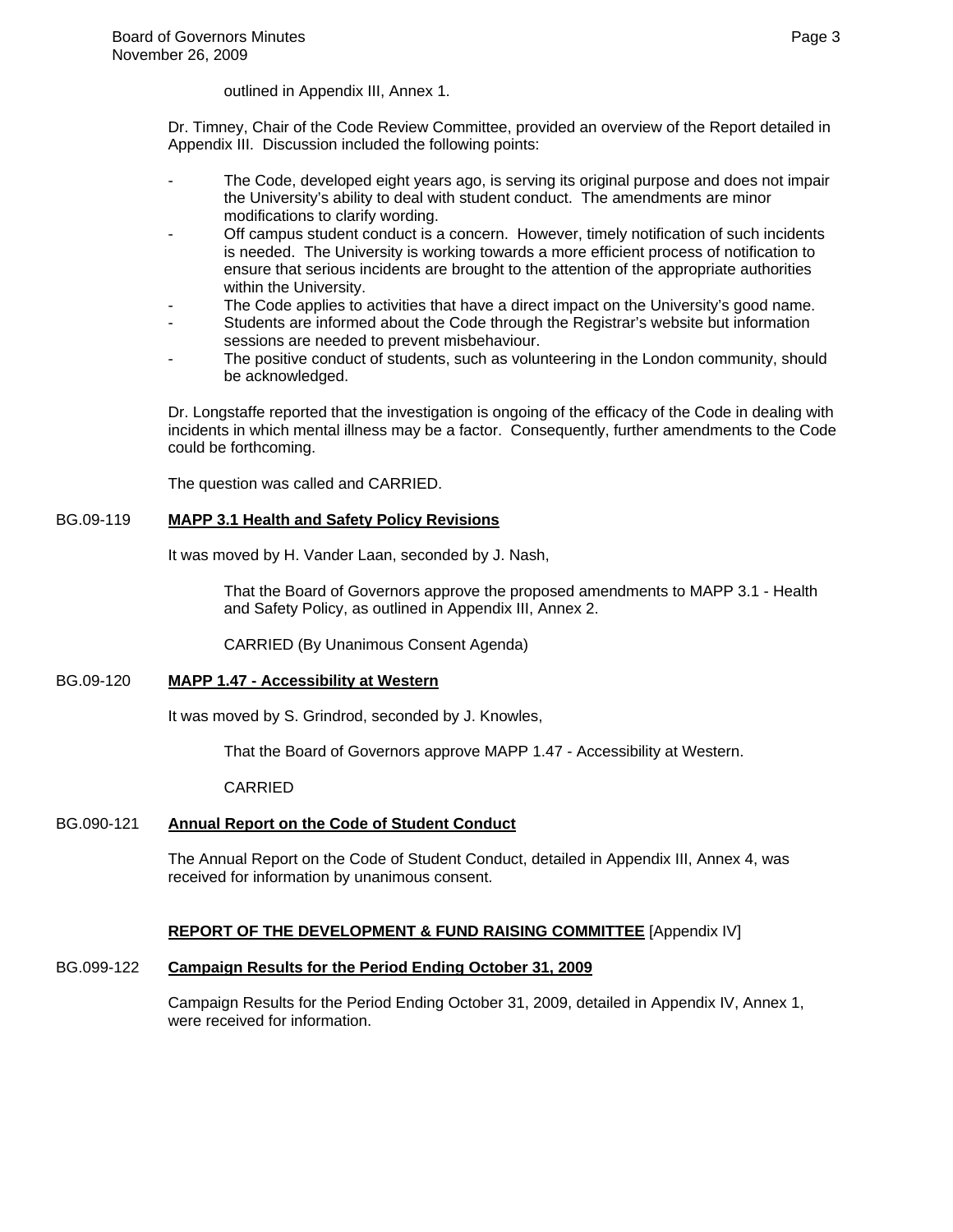#### **ITEMS REFERRED BY SENATE** [Appendix V]

#### BG.09-123 **Revisions to MAPP 7.10: Standardized Training for Animal Care and Use**

It was moved by H. Vander Laan, seconded by J. Nash,

That Policy 7.10, Standardized Training for Animal Care and Use, as set out in Appendix V, Annex 1 be approved, as recommended by Senate.

CARRIED (By Unanimous Consent Agenda)

#### BG.09-124 **Revisions to MAPP 7.12: Policy and Procedures for the Use of Animals in Research and Teaching**

It was moved by H. Vander Laan, seconded by J. Nash,

That Policy 7.12, Policy and Procedures for the Use of Animals in Research and Teaching, as set out in Appendix V, Annex 2, be approved, as recommended by Senate.

CARRIED (By Unanimous Consent Agenda)

#### BG.09-125 **Annual Report of the Vice-President (Research & International Relations)**

Dr. Hewitt provided an overview of the Annual Report of the Vice-President (Research & International Relations) using selected overhead slides which were contained in the exhibit distributed with the agenda (Appendix V, Annex 3).

#### BG.09-126 **Information Items Reported by Senate**

Appendix V, Items Referred by Senate, contained the following items that were received for information by unanimous consent:

- Board Membership
- Report of the Academic Colleague
- Academic Administrative Appointment

#### **QUESTIONS FROM MEMBERS**

#### BG.09-127 **Transit Strike**

Mr. Sinal, on behalf of the students, thanked the University for assisting students during the transit strike, including the provision of alternative modes of transportation.

#### BG.09-128 **Thanks to Michele Noble**

Mr. Angeletti, on behalf of the Board, thanked Michele Noble for her strong leadership as Chair of the Board and her contributions to the workings of the Board since becoming a member in 2001.

The meeting adjourned to the confidential session.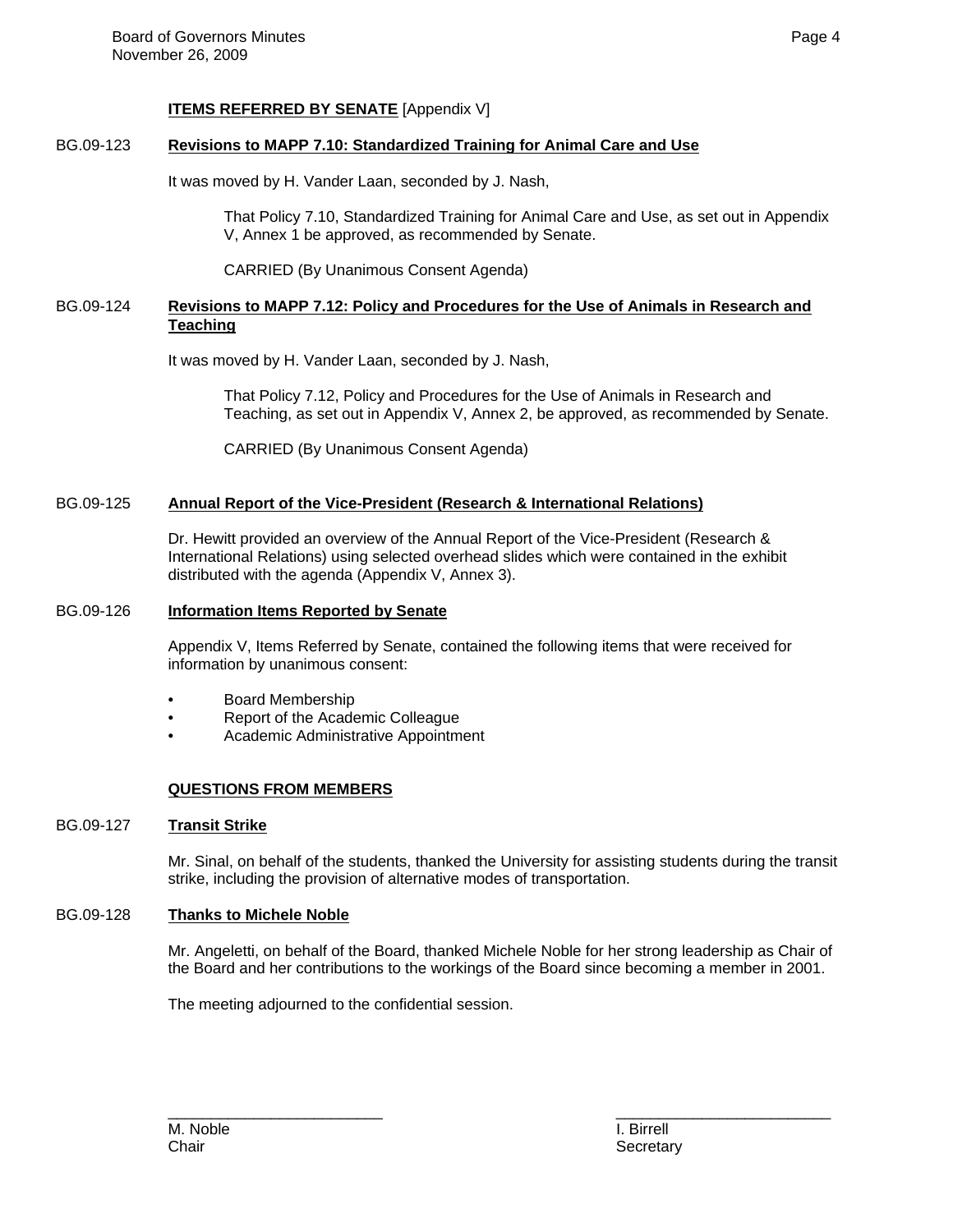<span id="page-4-0"></span>

| The University of Western Ontario       |                |               |  |
|-----------------------------------------|----------------|---------------|--|
| <b>Globe and Mail University Report</b> |                |               |  |
| <b>CATEGORY</b>                         | <b>GRADE</b>   | <b>RANK</b>   |  |
| Most satisfied students                 | $\overline{A}$ |               |  |
| Quality of education                    | $\overline{A}$ |               |  |
| Student-faculty interaction             | $B+$           |               |  |
| <b>Teaching</b>                         | $A -$          |               |  |
| Course availability/variety             | $A -$          |               |  |
| Class size                              | R              | $\mathcal{P}$ |  |
| Ease of registration                    | $B+$           | $\mathcal{P}$ |  |
| <b>Student services</b>                 | $A -$          |               |  |
| Food services                           | $B -$          |               |  |
| Recreation and athletics                | $A+$           | 1             |  |
|                                         |                |               |  |

| <b>Globe and Mail University Report</b> |                |                |
|-----------------------------------------|----------------|----------------|
| <b>CATEGORY</b>                         | <b>GRADE</b>   | <b>RANK</b>    |
| <b>Buildings and facilities</b>         | $\overline{A}$ |                |
| Student residences                      | $A -$          |                |
| Campus pubs/bars                        | R.             | $\overline{2}$ |
| Libraries                               | $\overline{A}$ | 1              |
| Campus technology                       | $A -$          | $\overline{2}$ |
| Campus atmosphere                       | $A+$           | 1              |
| Career preparation                      | R.             | $\overline{2}$ |
| Academic reputation                     | $\overline{A}$ | $\overline{2}$ |
| Environmental commitment                | $B -$          | $\overline{2}$ |

| The University of Western Ontario                                         |              |              |  |  |  |
|---------------------------------------------------------------------------|--------------|--------------|--|--|--|
| <b>Maclean's National Reputational Ranking:</b><br><b>Highest Quality</b> |              |              |  |  |  |
| 2004                                                                      | 2006         | 2007         |  |  |  |
| 1. Queen's                                                                | 1. McGill    | 1. McGill    |  |  |  |
| 2. McGill                                                                 | 2. Queen's   | 2. Waterloo  |  |  |  |
| 3. Toronto                                                                | 3. Waterloo  | 3. Oueen's   |  |  |  |
| 4. Waterloo                                                               | 4. Toronto   | 4. Toronto   |  |  |  |
| 5. UBC                                                                    | 5. Alberta   | 5. UBC       |  |  |  |
| 6. McMaster                                                               | 6. UBC       | 6. McMaster  |  |  |  |
| Alberta<br>$7^{\circ}$                                                    | 7. McMaster  | 7. Alberta   |  |  |  |
| Guelph<br>8.                                                              | 8. Western   | 8. Western   |  |  |  |
| 9. Western                                                                | 9. Guelph    | 9. Guelph    |  |  |  |
| 10. Victoria                                                              | 10. Victoria | 10. Victoria |  |  |  |

|                           | <b>National Reputational Ranking:</b><br><b>Most Innovative</b> |                           |
|---------------------------|-----------------------------------------------------------------|---------------------------|
| 2004                      | 2006                                                            | 2009                      |
| 1. Waterloo               | 1. Waterloo                                                     | 1. Waterloo               |
| McMaster<br>$\mathcal{D}$ | 2. McMaster                                                     | 2. McGill                 |
| 3. Guelph                 | 3. Alberta                                                      | 3. Alberta                |
| 4. Toronto                | 4. UBC                                                          | 4. McMaster               |
| 5.<br>Oueen's             | 5. McGill                                                       | 5. Toronto                |
| Alberta<br>6.             | 6. Toronto                                                      | 6. UBC                    |
| McGill<br>$\overline{7}$  | 7. Queen's                                                      | $\overline{7}$<br>Oueen's |
| UBC.<br>8.                | 8. Sherbrooke                                                   | 8. Sask.                  |
| 9. Western                | 9. Guelph                                                       | 9. Western                |
| <b>10. SFU</b>            | <b>10. SFU</b>                                                  | 10. Guelph                |

|                                                                        | The University of Western Ontario |  |               |  |                      |
|------------------------------------------------------------------------|-----------------------------------|--|---------------|--|----------------------|
| <b>Maclean's National Reputational Ranking:</b><br><b>Best Overall</b> |                                   |  |               |  |                      |
|                                                                        | 2003                              |  | 2007          |  | 2009                 |
|                                                                        | 1. Toronto                        |  | 1. Waterloo   |  | 1. Waterloo          |
|                                                                        | 2. Waterloo                       |  | 2. McGill     |  | 2. McGill            |
|                                                                        | 3. Oueen's                        |  | 3. Alberta    |  | 3. Alberta           |
| 4. McGill                                                              |                                   |  | 4. Toronto    |  | 4. Toronto           |
|                                                                        | 5. Alberta                        |  | 5. McMaster   |  | 5. UBC               |
| 6. UBC                                                                 |                                   |  | 6. UBC        |  | 6. McMaster          |
|                                                                        | 7. McMaster                       |  | 7. Queen's    |  | 7. Queen's           |
|                                                                        | 8. Guelph                         |  | 8. Guelph     |  | 8. Western           |
|                                                                        | 9. Western                        |  | 9. Sherbrooke |  | 9. Saaskatchev<br>Иn |
| <b>10. SFU</b>                                                         |                                   |  | 10. Western   |  | 10. Sherbrook        |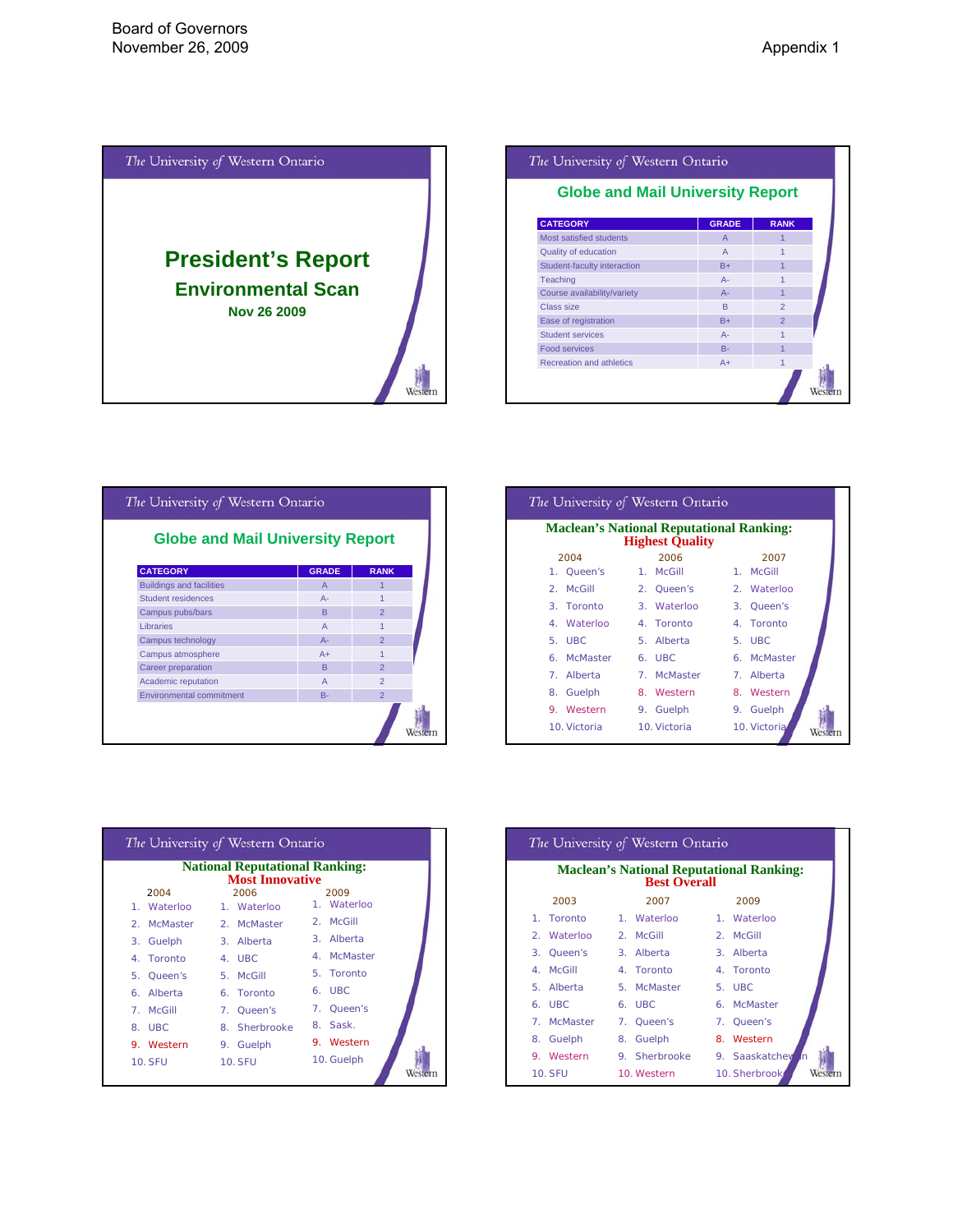| The University of Western Ontario |                                    |                                               |  |  |
|-----------------------------------|------------------------------------|-----------------------------------------------|--|--|
| 2004                              | <b>Leaders of Tomorrow</b><br>2007 | <b>National Reputational Ranking:</b><br>2009 |  |  |
| 1. Toronto                        | 1. Waterloo                        | 1. Waterloo                                   |  |  |
| 2. Waterloo 2. Toronto            |                                    | 2. McGill                                     |  |  |
| 3.                                | Alberta 3. Alberta                 | 3. Alberta                                    |  |  |
| 4. Oueen's                        | 4. McGill                          | 4. UBC                                        |  |  |
| 5. UBC                            | 5. McMaster                        | 5. Toronto                                    |  |  |
| 6. Guelph                         | 6. UBC                             | 6. McMaster                                   |  |  |
| McGill<br>$\mathbf{7}$            | 7. Queen's                         | 7. Sherbrooke                                 |  |  |
| 8                                 | McMaster 8. Sherbr.                | 8. Queen's                                    |  |  |
| 9. Sherbr. 9. Guelph              |                                    | 9. Saskatchewan                               |  |  |
| 10. Sask.                         | 10. Ryerson                        | 10. Guelph                                    |  |  |
| 14. Western                       |                                    | Wester<br>16. Western                         |  |  |





### The University of Western Ontario **National Scene** • AUCC/G-13 Advocacy – Tri-Council Funding and Full Cost of Research • \$400 million per year for 2 years • \$250 million per year for the next 3 years – International student recruitment strategy • \$20 million per year for 5 years. – Expand University education opportunities for aboriginal students • \$65 million in year 1 • \$55 million per year for the next 4 years.

#### The University of Western Ontario

#### **National Scene**

- DFAIT Report on Economic Impact of International Education in Canada
	- Full time students grew from 78,000 to 152,000 between 1998-2005.
	- Short term students grew from 113,000 to 235,000.
	- In 2008 foreign students spent over \$6.5 billion creating 83,000 jobs and \$291 million in govt. revenue.

Weste

# The University of Western Ontario

#### **President's partnership on access and success in post secondary education**

- A group of University and College Presidents agreed:
- to expand opportunities for students from all backgrounds.
- to collect, analyze, publish and share data to measure progress.
- to increase opportunities for access and success for traditionally under represented groups. Each institution commits to undertake one or more initiative in this area.

West